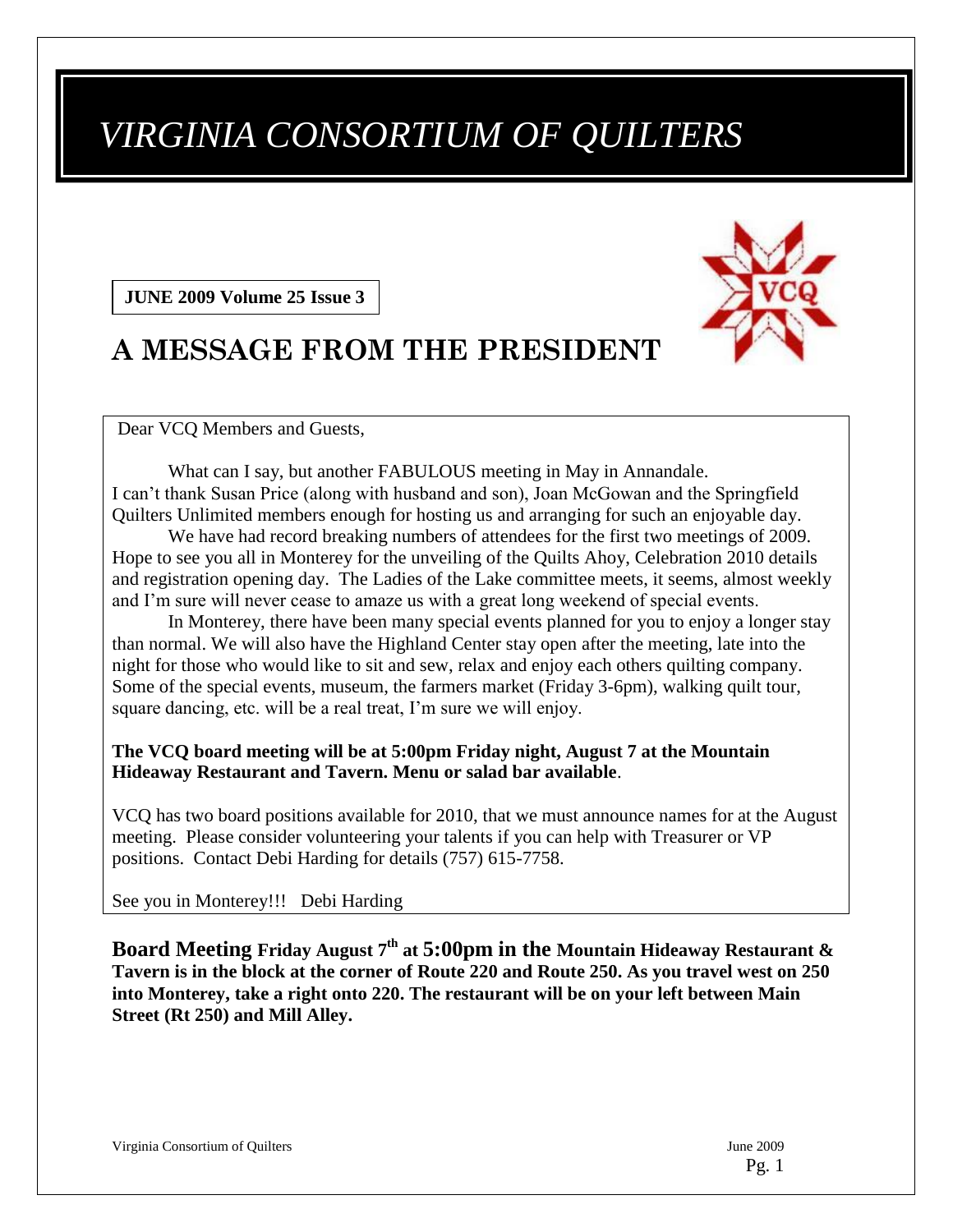#### **Meet Your Board Members:**

*President* **Debi Harding** 757-615-7758 [debi.harding@wachovia.com](mailto:debi.harding@wachovia.com) *Past President* **Marty** *Moon 540-825-4740* [etwmwm@aol.com](mailto:etwmwm@aol.com) *Vice President* **Kitty Bull** 804-748-8504 [krabul@comcast.net](mailto:krabul@comcast.net) *Secretary* **Susan Price** 703-569-7421 [sueprice@cox.net](mailto:sueprice@cox.net) *Treasurer* **Elaine Myers** 540-626-6767 [quirkyquilter@pemtel.net](mailto:quirkyquilter@pemtel.net) *Membership* **Dianne Reasons** 540-942-5948 [dreasons@ntelos.net](mailto:dreasons@ntelos.net) *Historian* **Joan McGowan** 703-323-6048 [joquilter@aol.com](mailto:joquilter@aol.com) *Programs* **Isobel Meekins** 757-874-4750 [ikmeekins@verizons.net](mailto:ikmeekins@verizons.net) *Facilities* **Karin McElvin** 757-227-6103 [karin@jrps.com](mailto:karin@jrps.com) *Newsletter* **Kitty Bull** [krabul@comcast.net](mailto:krabul@comcast.net) *Print Publicity* **Michaele Walsh** [kwiltnannie@yahoo.com](mailto:kwiltnannie@yahoo.com) *Webmistress* **Mary Grogan** [webmistress@vcq.org](mailto:webmistress@vcq.org)

#### **Upcoming Events and Happenings**

**Mark Your Calendars!!!!!**

**If you know of an event or Your Quilt Guild is having a show, let our VCQ webmistress, webmistress @vcq.org know, so it can be posted on the VCQ website, [www.vcq.org](http://www.vcq.org/)**

*Celebration* **Marcia Wright** 540-427-9312 [marciaandbob@cox.net](mailto:marciaandbob@cox.net) **Kate Holdgreve** 540-890-2027 [kdholdgreve@gmail.com](mailto:kdholdgreve@gmail.com)

#### **Area Representativies**

*Northern VA* **Joan McGowan** 703-323-6048 [joquilter@aol.com](mailto:joquilter@aol.com) *Shenandoah Valley* **Norma Harris** 540-942-1696 [samandnorma@ntelos.net](mailto:samandnorma@ntelos.net) *Roanoke* **Margaret Herndon** 540-721-5135 [mlimeyh@gmail.com](mailto:mlimeyh@gmail.com) *Charlottesville-Lynchburg.* **Charlotte Veregge** 540-672-0719 [kwltnanny@aol.com](mailto:kwltnanny@aol.com) *Richmond* **Karen Dumont** 804-233-7750 *[kmdumont@comcast.net](mailto:kmdumont@comcast.net) Fredericksburg* **Marty Moon** 540-825-4740 *[etwmwm@aol.com](mailto:etwmwm@aol.com) Southwest* **Patti Marshal**l 276-638-3189 [pattyannthequilter@yahoo.com](mailto:pattyannthequilter@yahoo.com) *Tidewater –Peninsula* **Bonnie Timm** 757-483-4909 [botqg@verizon.net](mailto:botqg@verizon.net) *Tidewater –Southside* **Debi Harding** 757-615-7758 [debi.harding@wachovia.com](mailto:debi.harding@wachovia.com)

**Now – June 20, 2009 Floral Abundance: Floral Appliqué from the Old Dominion Appliqué Society**. VA Quilt Museum, Harrisonburg, VA.

**June 25 – December 21, 2009 Material Images from SW Va Quilt Artitsts**. Guest Curator: Linda Fiedler. Virginia Quilt Museum, Harrisonburg, VA.

**April 2010 Celebration 2010**. Quilts Ahoy. Smith Mountain Lake, Virginia

,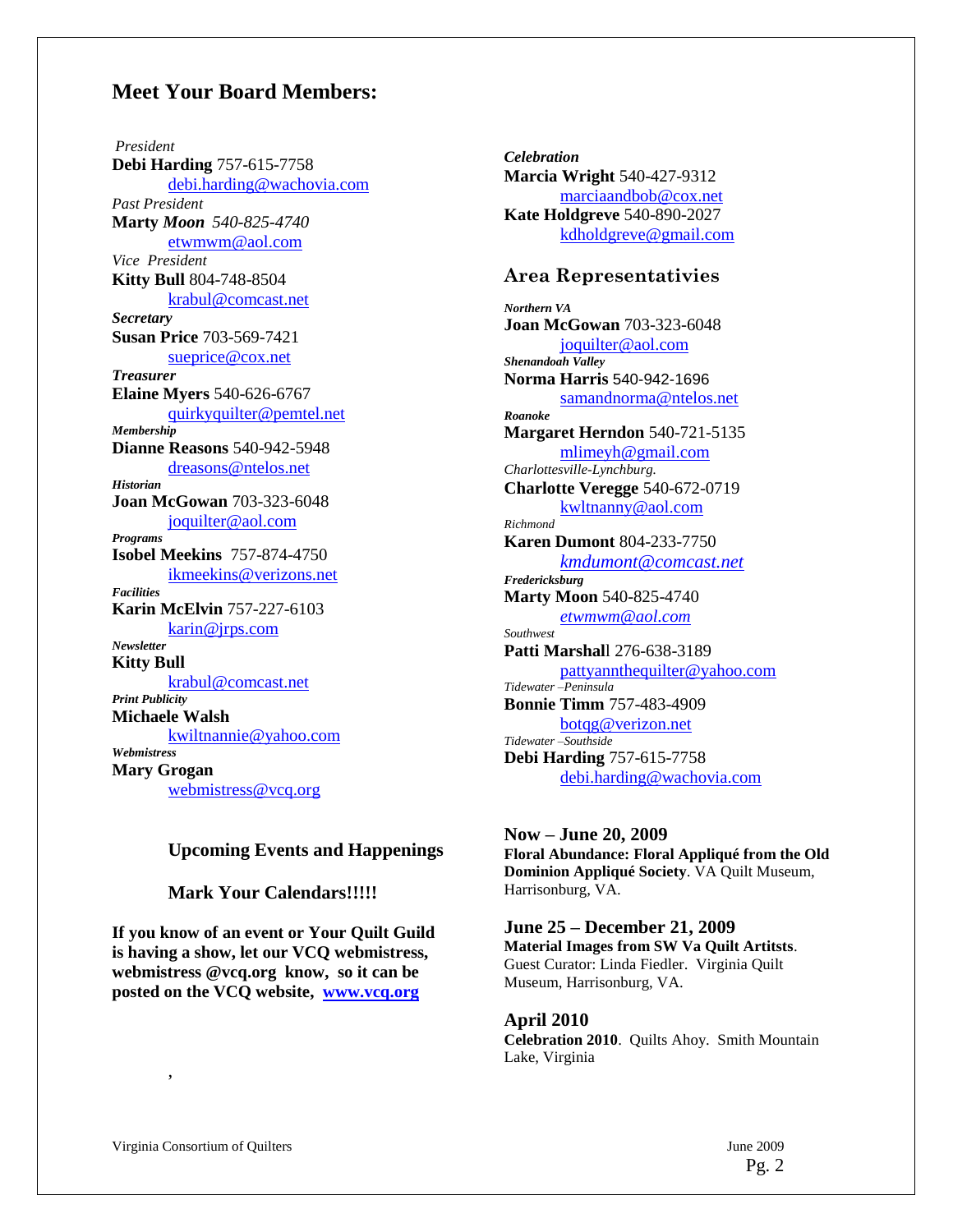#### **Get to Monterey Early Friday and mingle with the local folks.**

**The Farmers Market** at the Highland Center Pavillion will be open from 3:30 pm to 6pm on Friday August 7th. Local Produce, handmade items and sometimes live music to tap your foot to. If you're spending the entire weekend and bringing someone who is not attending the VCQ workshops, there are other things to do and see this weekend that may interest them: **Golfing** at Needles Eye. Private par three course. Call owner, Jerry Hooke to reserve a tee time and fees. **Trout Fishing** or fishing at the Fish Hatchery just 5 miles north of Monterey on Route 220.

Visit **Green Bank Observatory.** David Cockerham is available as an escort 540- 568-3278. This is where the worlds largest radio telescope is located.

There is Grady's Barber Shop in town, call 540-468-1669.

Heidi can do your nails. Call her at 540-468- 2430

Visit the friendliest and best decorated ABC store around and find some interesting liquid refreshments.

Need more information? Visit the web at [www.highlandcounty.org.](http://www.highlandcounty.org/)

# **Newsletter Deadlines**

The following are the deadlines for submissions to the newsletter. Material can be sent electronically (preferred) to krabul@comcast.net OR mailed to: Kitty Bull 8901 Sawdust Trail Chesterfield, VA 23838-5277:

**September 12, 2009** Harrisonburg Meeting **January 16, 2010** Fredericksburg Meeting



**VCQ Lunch Buddies**

### **Proposed Sites for Future VCQ Meetings**

| 14 Nov 09    | Harrisonburg                |
|--------------|-----------------------------|
| 13 Mar 10    | Fredericksburg              |
| 22-25 Apr 10 | Celebration, Smith Mt. Lake |
| 14 Aug 10    | <b>Blackstone</b>           |
| 13 Nov 10    | Martinsville                |
| 12 Mar 11    | Gloucester                  |
| 14 May 11    | <b>Shenandoah Springs</b>   |
| 13 Aug 11    | Wytheville                  |
| 12 Nov 11    | Richmond area               |

# **ADVERTISING**

# Please Patronize Our Advertisers

#### **Advertising Rates for Newsletter & Roster**

|                                               | Newsletter | Roster  |
|-----------------------------------------------|------------|---------|
| <b>Business Card</b>                          | \$10.00    | \$20.00 |
| 1/4 Page                                      | 15.00      | 30.00   |
| $\frac{1}{2}$ Page                            | 30.00      | 60.00   |
| <b>Full Page</b>                              | 50.00      | 100.00  |
| <b>Inside Back Page</b>                       |            | 125.00  |
| Classified Ad (50 word max - Newsletter only) |            |         |
| \$5.00 - available ONLY to VCQ Members        |            |         |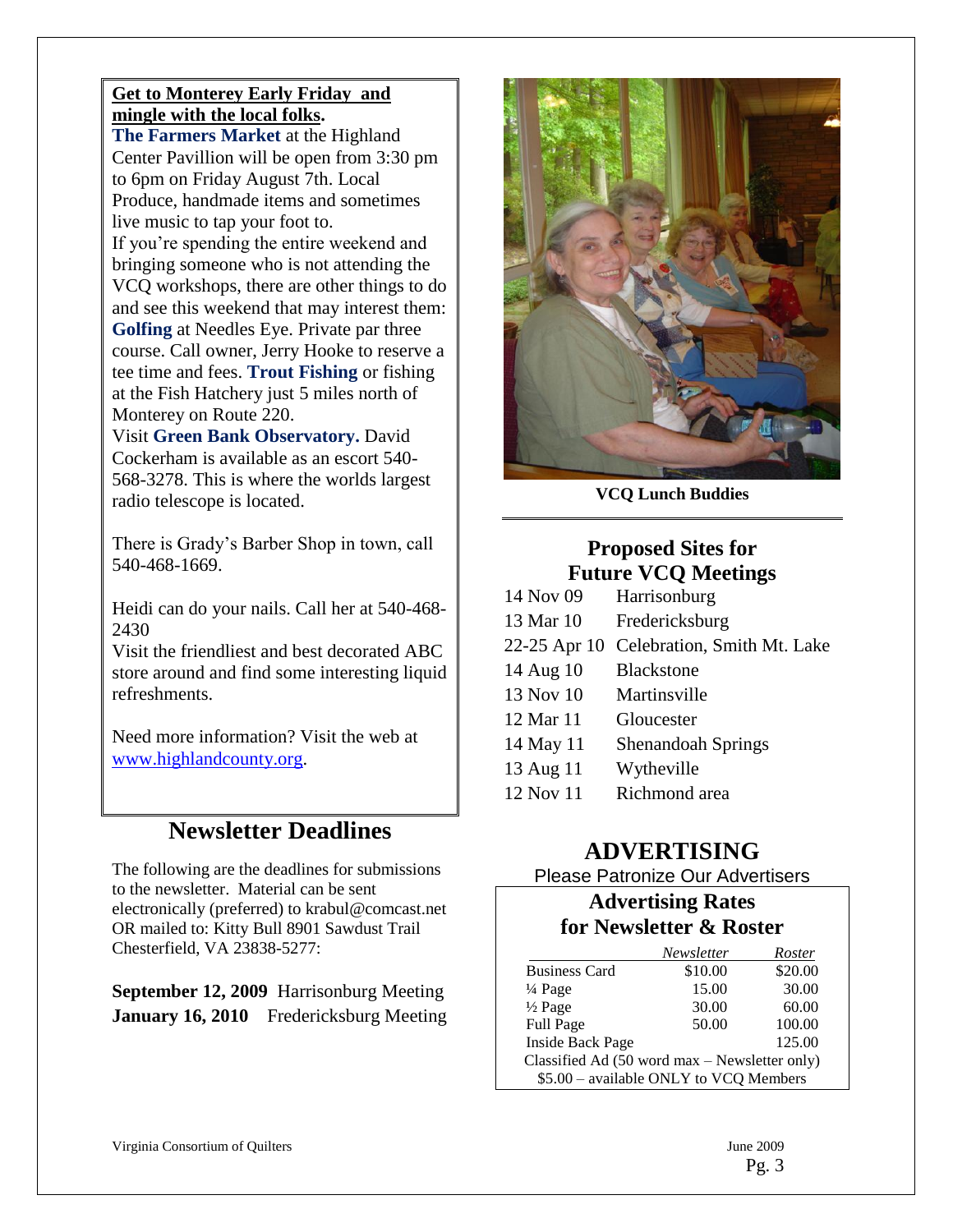#### **VCQ Quarterly Meeting in Annandale, VA - May 9, 2009**

The meeting was called to order at 1:03 PM by Debi Harding, President. Debi thanked the host group, Springfield Quilters Unlimited, for all their hard work.

Marcia Wright represented the Celebration 2010 committee and updated us on plans for next year's retreat. A flyer on the tables at lunch time provided some basic information about Celebration and registration. Marcia provided a brief explanation of Celebration for new members and first time attendees. Eight teachers are under contract; the one teacher who has been revealed is Bonnie Hunter, aka the Scrap Queen. The brochure will be available in August, and a \$50 deposit at that time will secure your spot. If not able to attend the August meeting, the brochure will be posted on the website at that time and you will be able to print out the registration page to send in a deposit. The wearable art contest will be making a chatelaine that the committee would like us to wear all weekend. Block Lotto kits will be available beginning in August at a cost of \$3.00 per kit which will include background fabric for 2 blocks/entries (use your own blue fabric for the blocks). For the silent auction, consider contributing kits, UFO's, blocks, fat quarters, etc. Please do not bring garage sale type items. Donations will be accepted beginning in August. Patterns and books will also be accepted. Two vendors are under contract, and they are working on the third. The other 6 committee members will be at the August meeting.

An overview of the August meeting was provided by Isobel Meekins, Programs, and Phyllis Whetzel, who is organizing things in Monterey. There will be 4 classes plus Come Quilt with Me to choose from. Monterey is located in the mountains of Virginia, 60 miles west of Staunton; it takes at least 1 ½ hours to cross 3 ½ mountains. Shops in town will have quilts on display for a walking quilt tour. Friday night will feature square dancing, a typical Monterey activity. Classes will be held in the Highland Center, which also houses Artists in Residence, who will be open during the weekend. Phyllis is also providing information about activities available for spouses should they choose to come. Some things available include a private 9-hole golf course (cost for 18 holes is \$30), trout fishing (license required), the historical society in McDowell, a small museum, Civil War battlegrounds, and the Greenbank Observatory in West Virginia, which houses the largest radio telescope in the world. The August classes include Big Blossom Quilt with Phyllis Whetzel; Feel the Felt with Lisa Jacenich; Star Tricks with Barbara Cline; and Sunbonnet Sue Retires with Clarissa Elliott. The vendor will be Patchwork Plus from Dayton.

Additional announcements included the location of the November '09 meeting in Harrisonburg. We have added 2 new areas; Marty Moon will be the area rep for Fredericksburg and the rep for the Roanoke area will be announced in the next newsletter. Michaele Walsh, Print Publicity, brought new brochures and bookmarks for area reps to take back to their local guilds and shops. Rules and procedures for the Vi Graves Scholarship Fund (for assistance with Celebration costs) will be published in the newsletter. Members may choose to contribute to this fund in honor of other members who have passed away; the board is creating an acknowledgement letter so contributors have something for income tax purposes. This year we need to nominate a new Vice President, Membership Chair, and Treasurer; talk to a current board member if you are interested in any of these positions. These officers will be elected in November and terms will begin in January. Loretta Spittle represented the VA Quilt Museum and reported that a new exhibit will open in June, Quilt Artists of Southwest Virginia. The exhibit will still be there when we meet in Harrisonburg in November.

Kitty Bull is taking over publication of the newsletter which will be changing to an electronic format in January of 2010. Hard copies will be mailed until then unless a member opts out to receive only e-format. Mary Grogan, web mistress, will prepare a form for the website for opting out; further information on how to request this will be in the newsletter. June 9 is the deadline for information to be included in the next edition so it can be published by the end of June. Our Web mistress is working on a complete redesign of the web site which the board previewed on Friday night. Watch for it to debut soon.

Elaine Myers presented the treasurer's report. The only change is that the Vi Graves fund, listed under income, has a carryover balance, so the balance is actually about \$275. We are still receiving book royalties every 6 months. It was moved and seconded to file the report for audit.

A small group is needed to continue the work of the previous documentation committee and begin the task of a writing a second book to follow Quilts of Virginia.

The minutes of the March meeting appeared in the recent newsletter. A motion was made and seconded to accept the minutes as written.

It was announced that Maren Lindberg is ill and in the hospital; get well cards are circulating for her; please sign one.

The meeting was adjourned with a reminder to return at 3:30 for Show and Tell.

Respectfully submitted,

Susan Price, Secretary

Virginia Consortium of Quilters June 2009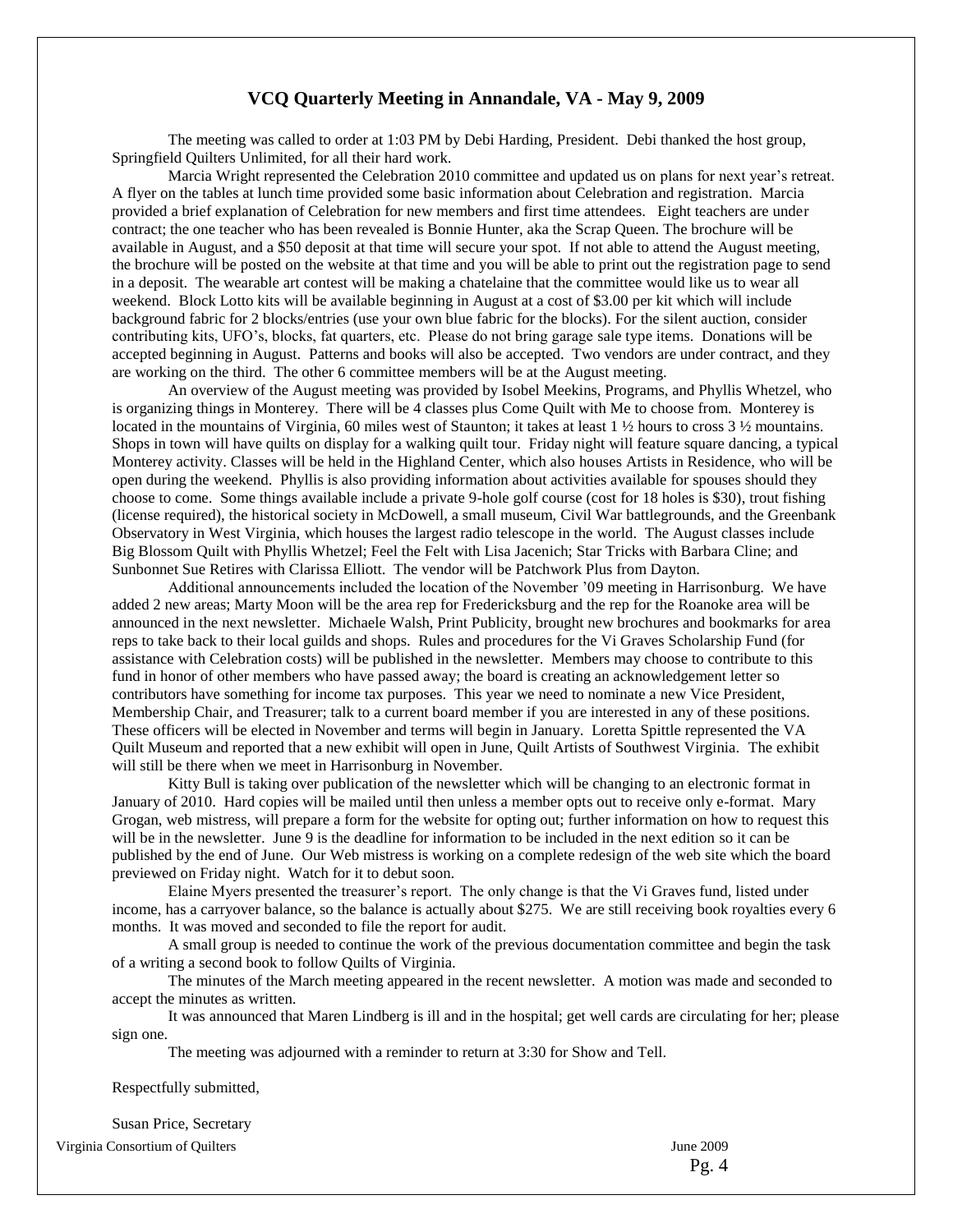**Minds Wide Open** is a statewide celebration of women in the arts that will be held Spring 2010. You can find more info at [http://www.vamindswideopen.org.](http://www.vamindswideopen.org/)

**The VCQ Minds Wide Open Challenge** is open to all Virginia quilters. The parameters are to include the color BLUE predominantly in your work. The size can be either not more than 80" around the perimeter or a Journal Page size 8 1/2" x 11". Be sure to base your work on one of the **Nine Muses**: Epic or Heroic Poetry, History, Love or Erotic Poetry, Music or Lyric Poetry, Tragedy, Hymns or Sacred Song, Choral Song and Dance, Comedy and Bucolic Poetry and Astronomy.

**The deadline for your entries for the VCQ challenge is November 2009. Our show needs to be presented between March and June of 2010.** Registration Forms for this challenge can be found on the VCQ website, [www.vcq.org](http://www.vcq.org/).

#### VIRGINIA CELEBRATES



For more information on our participation in this State Wide celebration, contact Marty Moon (540-825- 4740 or etwmwm@aol.com) or Karin McElvin (757-227-6103 or karin@jrps.com).

# **Quilts Ahoy!**

# **Save the date for VCQ Celebration 2010** *April 22-25 2010* **Smith Mountain Lake 4-H Center**

The Ladies of the Lake are very excited about the plans for Celebration!

We have a great line-up of teachers who are looking forward to teaching and being with everyone for the weekend. The suspense will be over when you see the Celebration Brochure! It will be available at the August VCQ in Monterrey!

**Registrations can be made at the meeting with a \$50.00 deposit. The entire brochure will be available to download from the VCQ website, [www.vcq.org](http://www.vcq.org/) by 5:00 on Saturday, August 8th .**

Block Lotto kits will be available for \$3.00. Each kit will make 2 blocks so you will have 2 chances to w

enough blocks for a quilt. You can buy as many as you like!

A reminder that the Committee will be prepared to collect the following:

Donations for the Silent Auction, Books, and Patterns. Remember these items must be NICE, not garage sale items! Are  $y\ddot{q}$ u working on your Chatellaine?? This is an opportunity to st $\phi$  w off your creative ideas – and  $a$ ke something very useful. and play will be on display at the ugust meeting.

See you **in** Monterey! The Ladies of the Lake Marcia, Cindy, Janie, Jean, haron, Stephanie and Linda

Virginia Consortium of Quilters June 2009

Pg. 5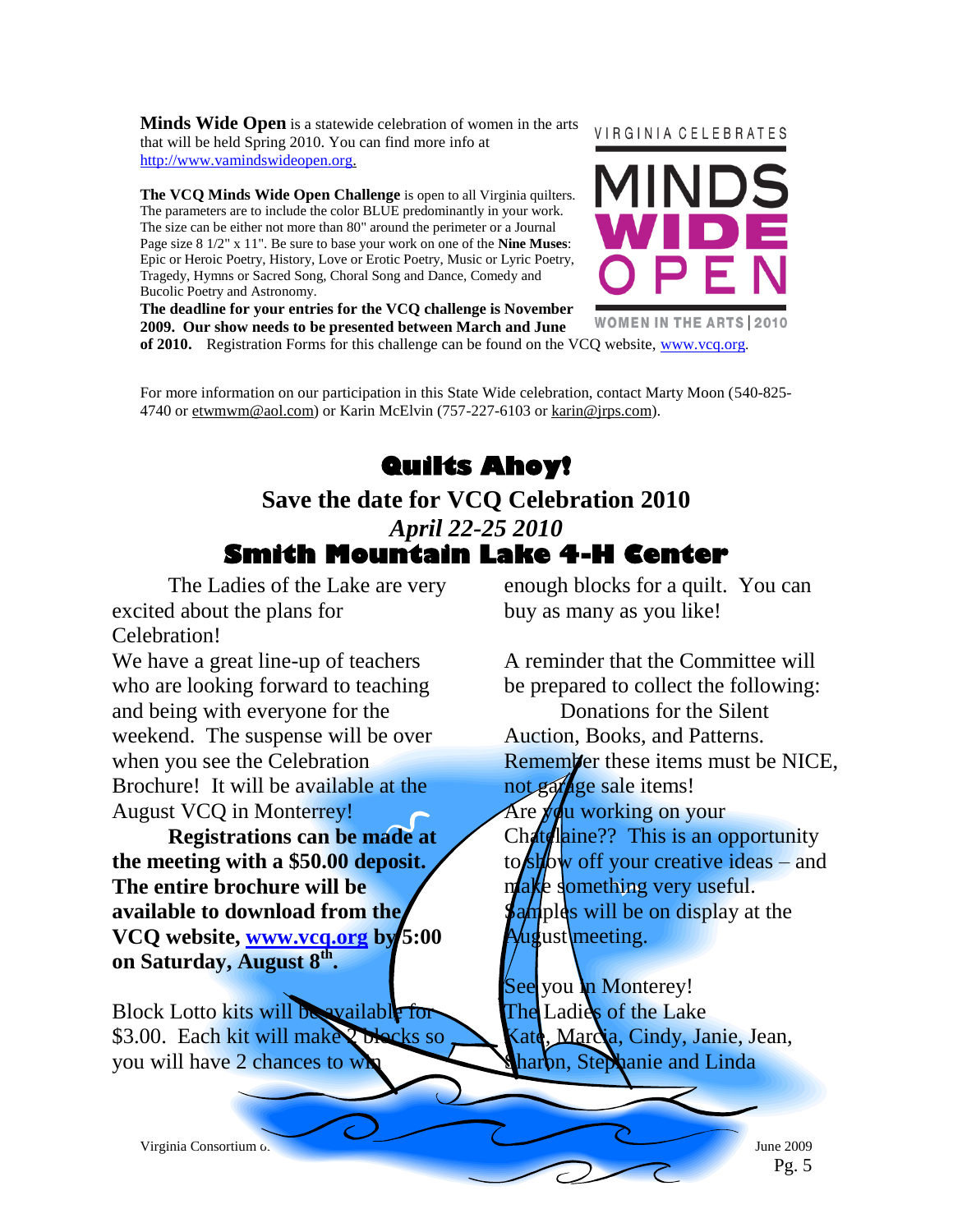### **AUGUST 8th MEETING & WORKSHOP, MONTEREY VA**

**Highland Center and Highland Center Conference Annex**

Spruce Street, Monterey, Virginia 22 Phone: 1-540-849-9400 Fax: 1-540-849-8692 [http://www.highlandcenter.com](http://www.highlandcenter.com/)

**From the west:** Take Route 250 east into Monterey. Route 250 is the Main Street thru Monterey. At Spruce Street, turn right, the Highland Center Annex will be on the right.

**From the south:** Take Interstate 81 north to exit 220 onto VA-262 west toward Staunton. This circles around south of Staunton. After about 7.5 miles, take the Churchville Ave exit onto Route 250 west. Take Route 250 west for about 40 miles over 3 mountains to Monterey. Travel thru Monterey on 250, past the courthouse and take a left onto Spruce Street. Travel three blocks and The Highland Center Conference Annex will be to your right.

**From the north:** From Interstate 81 south, take exit 225 onto VA-275 toward Staunton. After about 5 miles, take the Churchville Ave exit onto Route 250 west. Follow above directions from Route 250 west. There are other more picturesque routes to get to Route 250 so consult your map.

**From the east:** Take Interstate 64 to Interstate 81(South). After about 1.4 miles, take exit 220 onto VA-262 west toward Staunton. Follow directions above "From the south."

Various B&B's in Monterey and Highland County are still available . Go to the Highland County website, [www.highlandcounty.org](http://www.highlandcounty.org/) or contact the Highland County Chamber of Commerce 540- 468-2550 for a listing of lodging places.

**Directions to The Highland Center: Registration** will be in the ANNEX which is to the right of the Highland Center. Parking for the Highland Center is a horseshoe configuration, so drive past the Highland Center and take the second right and then drive around the horseshoe to the Annex.

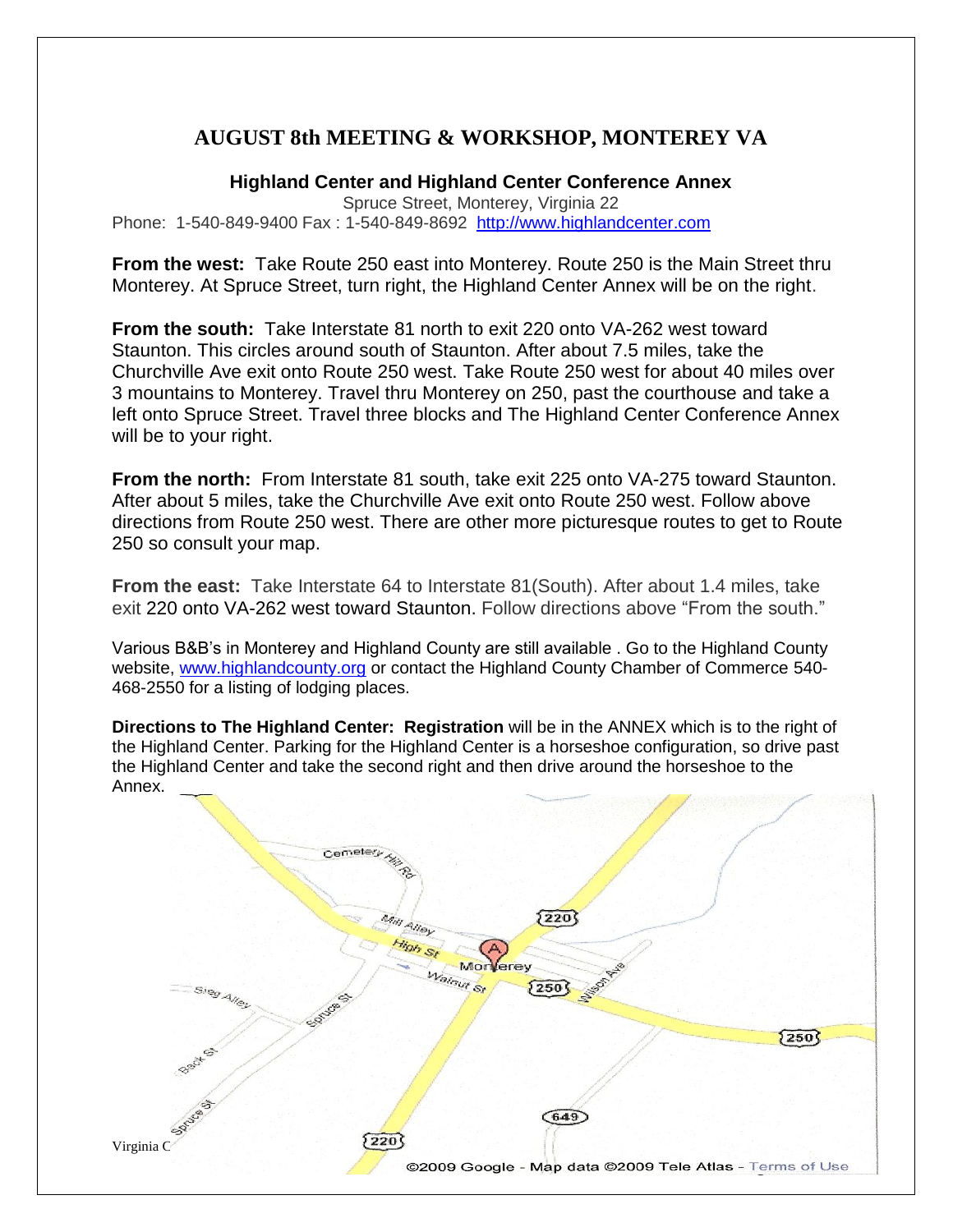# NOTES FROM leobel

Your registration form and check to VCQ must be postmarked by *July 21, 2009* to receive the \$10 early registration discount.

Please fill out your registration form completely and don't forget to pick THREE classes. Get your registration form in as soon as you get your newsletter, especially if you want your FIRST choice.

#### *Please enclose a return address label with your form.*

*Cancellations must be made by July 21, 2009 to get a refund.*

**If you have difficulty going up and down stairs, please sign up for Class D: Sunbonnet Sue Retires with Clarissa Elliott or Class E: Come Quilt with Me. These are the only classes that will be located in rooms that do not require getting up/down steps.**

Wear your nametag to the meeting so we can put names and faces together.

#### **Bring your postcard – it is your lunch ticket.**

We will be scheduling meetings all over the state - if you know any good teachers or vendors, please contact me at [ikmeekins@verizon.net](mailto:ikmeekins@verizon.net) or 757.874.4750.

#### **Saturday, August 8, 2009 Meeting Schedule:**

| 8:00-9:00 am    | Registration, coffee   |
|-----------------|------------------------|
| $9:00 - N$ oon  | Morning class period   |
| $12:00-1:00$ pm | Lunch                  |
| $1:00-1:30$ pm  | Business meeting       |
| $1:30-3:30$ pm  | Afternoon class period |
| 3:30-4:30 pm    | Show and Tell          |

**Vendor:** PATCHWORK PLUS **Phyllis and Ken Reeves 17 Killdeer Lane Dayton, VA 22821 (540)879-2505**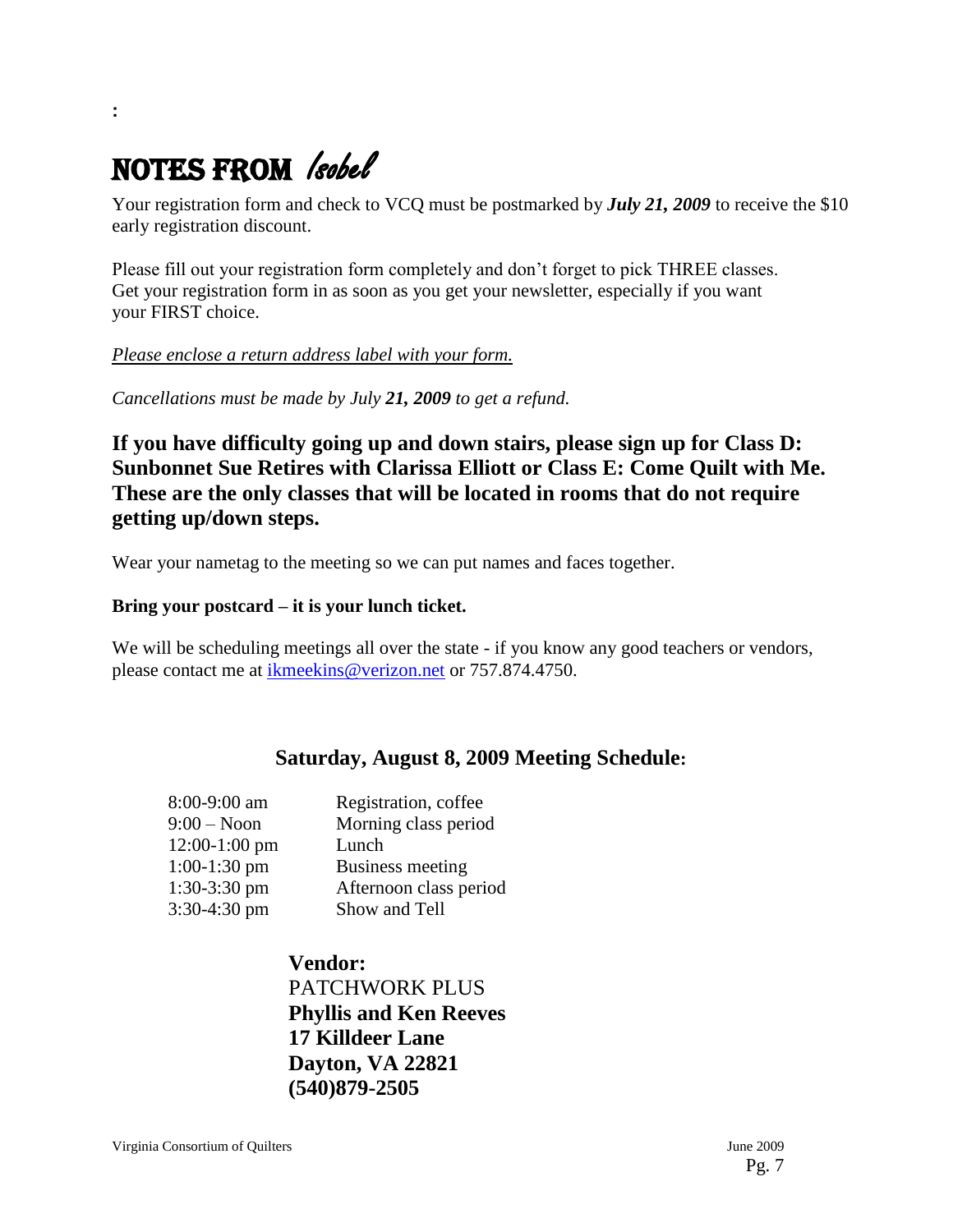### **Workshops/Classes**

## **Class A: Big Blossoms Quilt with Phyllis Whetzel**

**Skill level:** Confident Beginner/Intermediate

**Machine class:** 48 X 54 (finished)

This is a perfect pattern to showcase those LARGE Florals that we all love. It's like bringing your favorite flower inside to last a lifetime! Great size for wall, lap, or crib! Three beautiful color-ways to choose from. You will learn point setting, easy half-square triangles, and accuracy without pins!



**Required Pattern Fee:** \$35.00 (includes Pattern and pre-washed fabrics) – Extra kits will be available for purchase

#### **Supply List**

Sewing Machine Neutral Thread (Bobbin ready) Iron (optional but those small ones are great) Mat (both cutting and ironing if you have one or just mat) Rotary cutter with sharp blade Rulers (6 1/2" X 18" and 12 1/2" Square are ideal for this pattern) Scissors, seam ripper, pins and/or awl Pencil (we will be marking on back side

only)

**Phyllis Whetzel:** I first began sewing at age 12 with my mother's direction

By age 16, I was making most of my clothing and very often a matching outfit for my best friend. Later I was delighted to have a daughter to sew for; but in 1994 I became an empty nester and had a strong desire to pursue quilt-making. I quickly discovered the differences of garment sewing and the reality that I was completely lost. It took my stubborn self ten years to finally enroll in a quilt class. I was addicted! I took every class I could fit into my schedule, bought hundreds of yards of fabric, and made a quilt for every baby I knew, every family member and every close friend. In 2006 I discovered the joy of sharing my knowledge and experiences with others. I started teaching here in Monterey and continue with classes here. I've taught classes at G-Street Fabrics in No. Va and in June will begin classes for Patchwork Plus in Dayton, VA. This is especially exciting for me because that is where I've learned most of what I know! Contact Phyllis at [byphyllisann@yahoo.com](mailto:byphyllisann@yahoo.com) or (540)468-2275.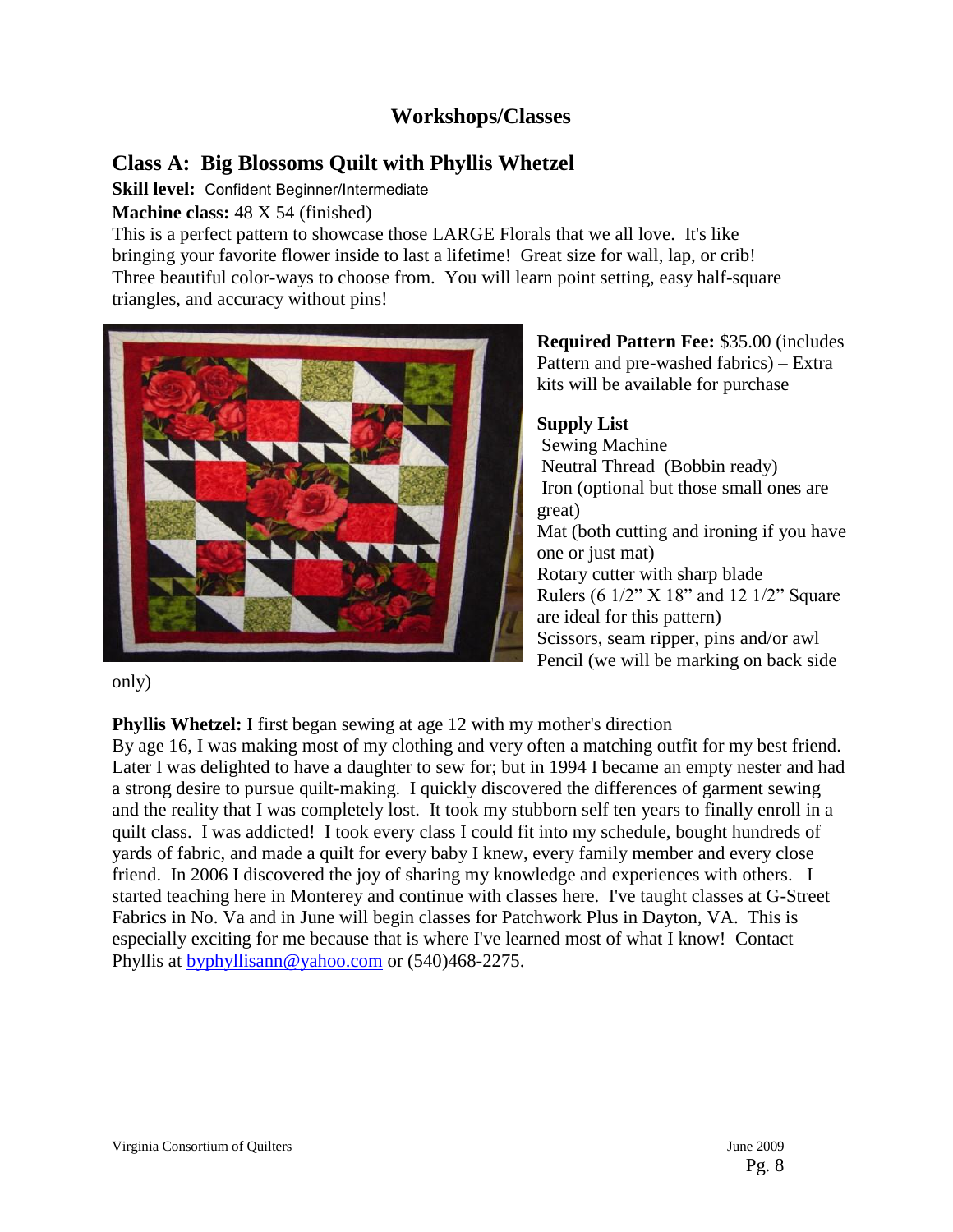## **Class B: Feel the Felt with Lisa Jacenich**

## **Skill Level:** All

#### **Hand class**

Participants will learn both needle and wet felting techniques. Painting with wool and silk is a unique way to create dimension and still maintain the translucency achieved with water colors. And it is so easy! If you can lay wool down on the table – you can do this.



**Required Kit Fee: \$45.00 –** Includes all necessary equipment and an incredible assortment of natural and dyed silks and wools. **Supply list:** a sweatshirt to decorate

**Lisa Jacenich:** I have been a fulltime fiber artist for 12 years. I love textures and fibers. I create wearable and frameable pieces of art. Contact Lisa at [artfulgifts@gmail.com](mailto:artfulgifts@gmail.com) or (540)468- 3699.

**The Highland County Museum & Heritage Center and the Sugar Tree Country Store in McDowell, VA (located behind Stonewall's Grocery off of Route 250 on the way to Monterey) will also be displaying Highland Co quilts during our VCQ weekend. If you can, come to Highland Co early on Friday, and stop in at these two places in McDowell**

# **We now have a VCQ group on Facebook!**

You can easily join at [www.facebook.com](http://www.facebook.com/)

Create an account, if you don't already have one. Then search for VCQ group and join our online fun! We have a  $\overline{Q}$  & A section where you can get help with your quilting questions from fellow members. If you have questions, contact our webmistress, Mary Grogan, at [webmistress@vcq.org](mailto:webmistress@vcq.org)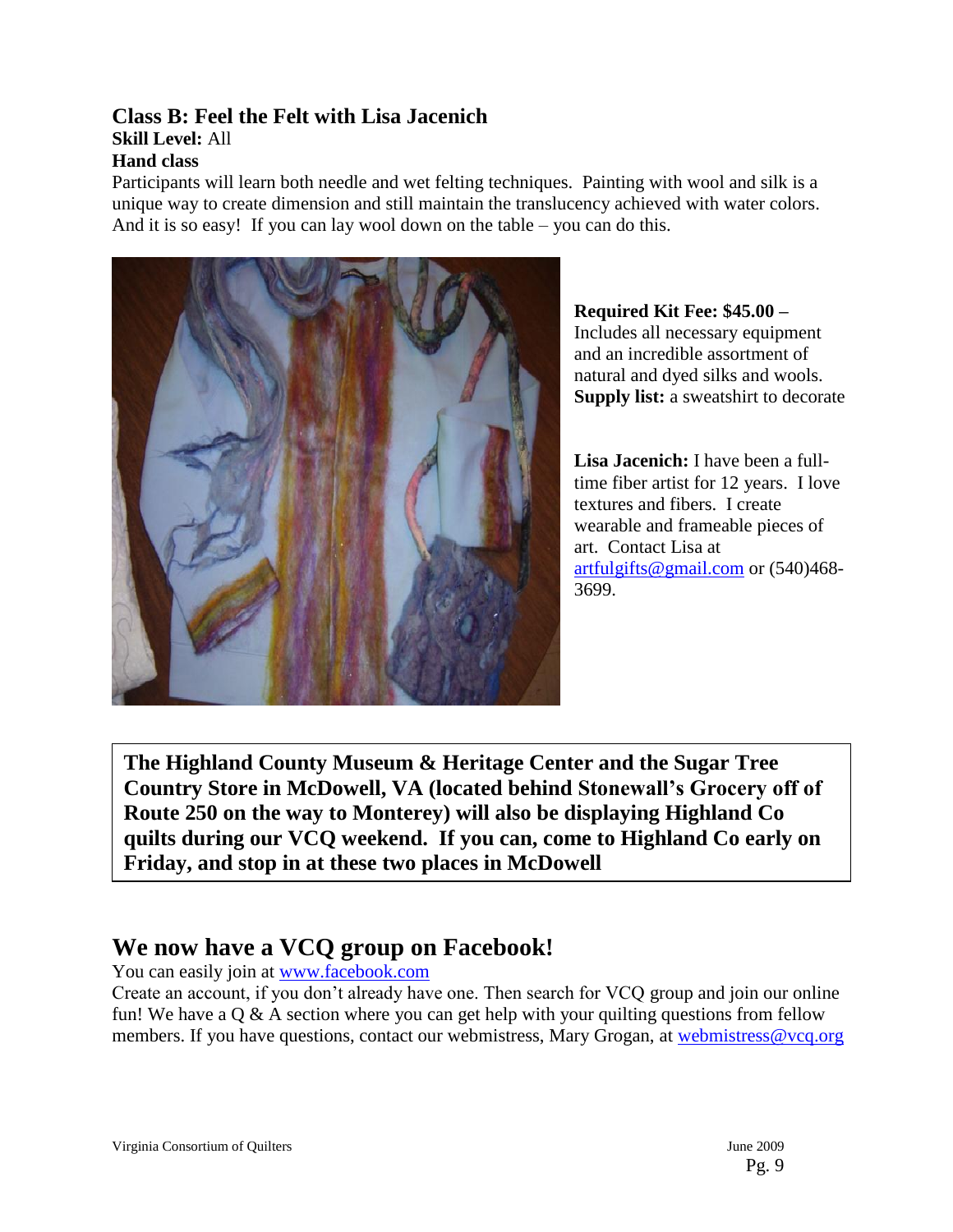### **Class C: Star Tricks with Barbara Cline**

#### **Skill Level:** Intermediate **Machine class**

We will be piecing the Star Tricks pattern. The students will not get the project completed but will get to a place were they will comprehend what is happening and will be able to finish the wall hanging at home. This project will teach the student how to make a "Y" seam with ease and strip piecing and cutting diamonds.



**Optional Kit Fee:** \$55.50 (includes pattern)

**Supply list:** \$10.00 pattern fee (if not purchasing the kit) Sewing Machine Rotary mat, cutter and ruler Pins Iron and small ironing board **Scissors** Extension cord and power strip Thread

|                                 | <b>Star Tricks yardage</b> |                      |
|---------------------------------|----------------------------|----------------------|
| Light purple $\frac{1}{4}$ yard |                            |                      |
| Med. purple $\frac{1}{4}$ yard  |                            |                      |
| Dark purple $\frac{1}{4}$ yard  |                            |                      |
| Light blue                      | $\frac{1}{4}$ yard         |                      |
| Med blue $\frac{1}{4}$ yard     |                            |                      |
| Dark blue                       | $\frac{1}{4}$ yard         |                      |
|                                 | <b>Black</b>               | $\frac{3}{4}$ yard   |
|                                 | Border                     | 1 yard               |
|                                 | Background                 | $1\frac{1}{4}$ yards |
|                                 | <b>Binding</b>             | $\frac{1}{2}$ yard   |

#### **Cutting before class:**

From each of the first six Light/Medium/Dark fabrics cut 3)  $1\frac{1}{2}$  x 42" strips From the black fabric cut 16) 5 1/8" x 5 1/8" squares, cut once diagonal. From the background fabric cut 12) 5 1/8 x 5 1/8" squares, cut once diagonal

**Barbara Cline:** As a young girl my parents owned a fabric store (The Clothes Line now Patchwork Plus) where I worked until I got married and had children. I taught advanced Bernina classes and was a sales clerk. After my first child was born I quit working at the fabric store and stayed home with our 5 children. During these years I pieces and sold quilt tops. This gave me a lot of piecing experience. Once my last child was in school I started working again at the same fabric store, this time as clerk and quilt teacher.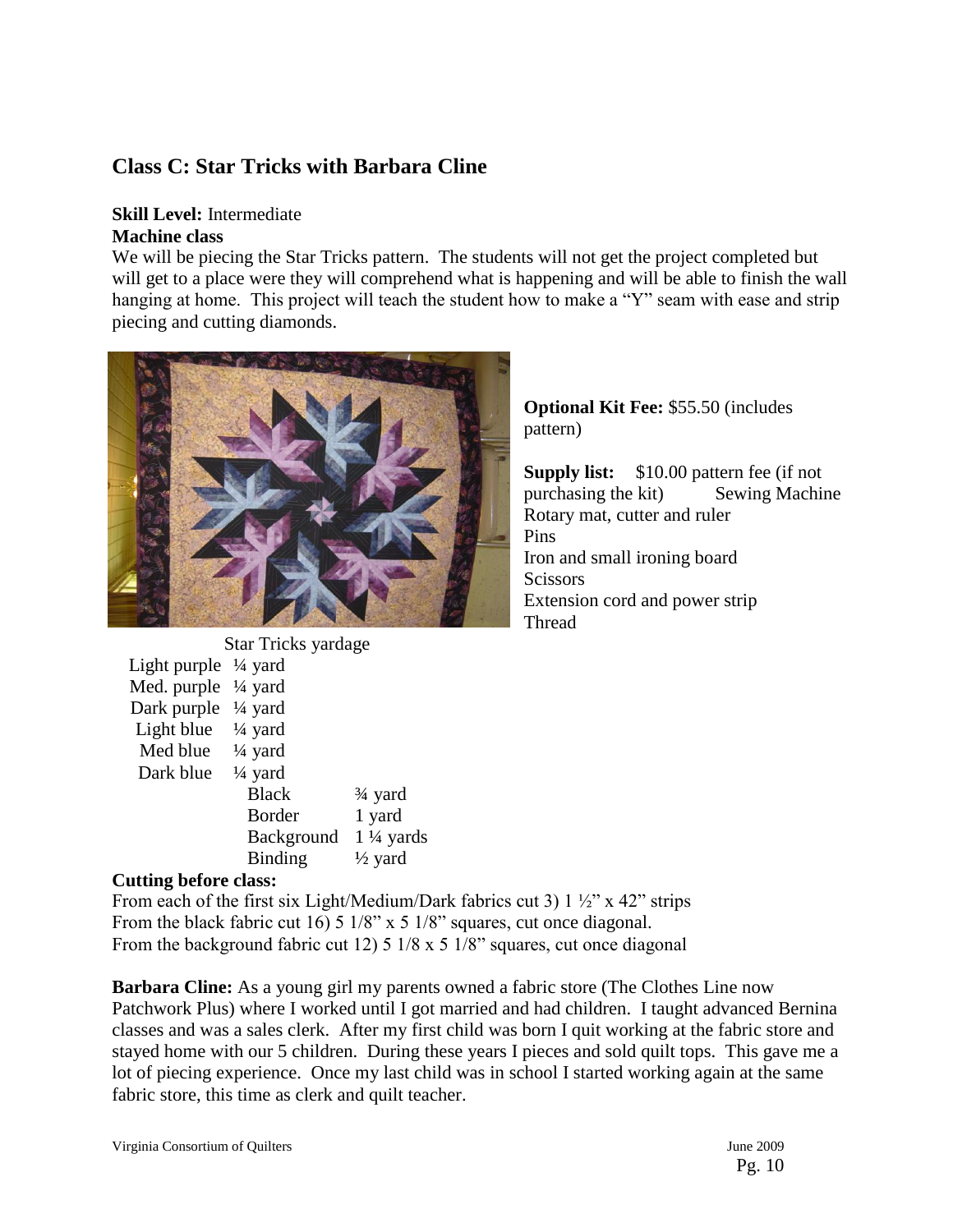At Patchwork Plus I teach a large variety of classes including the following: Saturday Sampler, block of the month, Stack n Whack, classes on color, paper piecing, machine applique, hand and machine quilting, strip piecing variation of star patterns, and more.

I enjoy the challenge of making new designs and have marketed several quilt patterns. C and T Publishing has excepted a book proposal from me and the book will come out in the spring of 2010. Contact Barbara at [tbcline7@gmail.com](mailto:tbcline7@gmail.com) or (540)828-6815.

# **Class D: Sunbonnet Sue Retires with Clarissa Elliott**

**Skill Level:** Beginner/Intermediate **Hand class**

We will be doing an "I love quilting" block. Class will include various applique methods and a narrow band which can also be used for making stems. The fabrics will be prepared so that all the students need to do is cut out the pieces and start appliqueing.



Sequin pins and regular sewing pins Small, sharp scissors Thimble or Thimblets Task light and cord

**Required Kit Fee:** \$20 for the kit (includes all the fabrics, a pattern of the block, and the white silk thread for her flannel board. **Supply List:**

Hand sewing needles for applique (I like John James sharps #11) Silk thread in a neutral color (I use YLI #100 for darks and #212 for lights, I will provide the white for the flannel board. It doesn't take much thread so students may want to arrange to share a spool.) Fine point pigma, or similar, permanent ink pen- black

Hands-free magnifier, if you need one

Iron, optional (I will have some, but if you have a Clover iron and small pad, it may come in handy)

\*Kit will include all fabrics for the basic block. It will not include the mini quilt.

**Clarissa Elliott:** Clarissa made her first quilt in 1988. She joined the Shenandoah Valley Quilters guild (also a past president) and learned about quilting and applique from both teachers and members. Her quilt "Eye-dyllic Impressions" won first place in a Benartex competition and toured the country for a year. It has since won several blue ribbons in other shows. She specializes in applique, especially miniatures. Clarissa's miniatures have won Best Hand Quilting at Mountain Comforts Quilt Show and Best in Show at Rockbridge Regional Show. She still quilts and shows others how to applique.

\*Sunbonnet Sue will have different color outfits. If you have a color preference, please contact Clarissa at [apliquer@htcnet.org](mailto:apliquer@htcnet.org)

## **Class E: Come Quilt with Me**

Bring your latest project and sit, stitch and socialize with fellow quilters.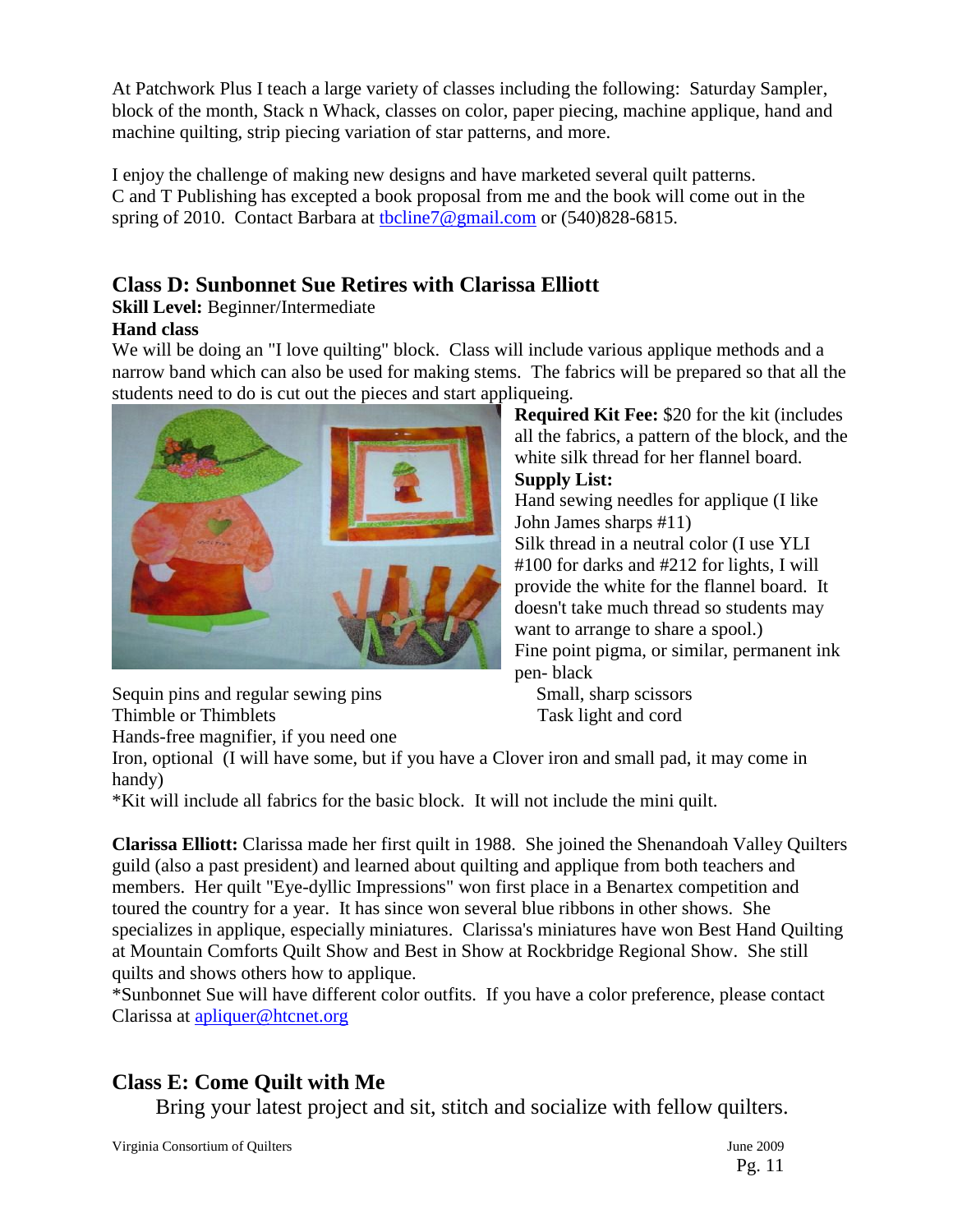#### **VCQ CLASS REGISTRATION FORM for August 8, 2009 meeting in Monterey**

**Registration form deadline**: To receive the \$10 early registration discount, must be postmarked by *Tuesday, July 21, 2009*. Please fill out completely and please **PRINT**. Name\_\_\_\_\_\_\_\_\_\_\_\_\_\_\_\_\_\_\_\_\_\_\_\_\_\_\_\_\_\_\_\_\_\_\_\_\_\_\_\_\_\_\_\_\_\_\_\_\_\_\_\_\_\_\_\_\_\_\_

| Member  | Non-Member |  |
|---------|------------|--|
| Address |            |  |
| Phone   | Email      |  |

Choice of Workshop (includes lunch). Circle letters and indicate choice on line.

**Class A: Big Blossom Quilt with Phyllis Whetzel Class B: Feel the Felt with Lisa Jacenich Class C: Star Tricks with Barbara Cline Class D: Sunbonnet Sue Retires with Clarissa Elliott Class E: Come Quilt with Me**

1st choice and choice and choice and choice and  $3$ rd choice

Cost:

|                                |      | Full cost   If postmarked by<br><b>July 21, 2009</b> |
|--------------------------------|------|------------------------------------------------------|
| Non-member, Workshop           | \$50 | \$40                                                 |
| Non-member, Come Quilt with Me | \$40 | \$30                                                 |
| Member, Workshop               | \$35 | \$25                                                 |
| Member, Come Quilt with Me     | \$30 | \$20                                                 |

Amount enclosed: \$ Kit/pattern fee, if any, paid to teacher at time of class.

Are you willing to be a class helper? Yes No

Are you bringing a sewing machine to Come Quilt with Me? Yes No

Special lunch requirements: vegetarian gluten-free

Send class registration form and your check **payable to VCQ** to **Isobel Meekins 129 Nottingham Trail Newport News, VA 23602** Questions? Contact Isobel Meekins at [ikmeekins@verizon.net](mailto:ikmeekins@verizon.net) or 757-874-4750.

Any cancellations must be made by *Tuesday, July 21, 2009 to receive a refund.*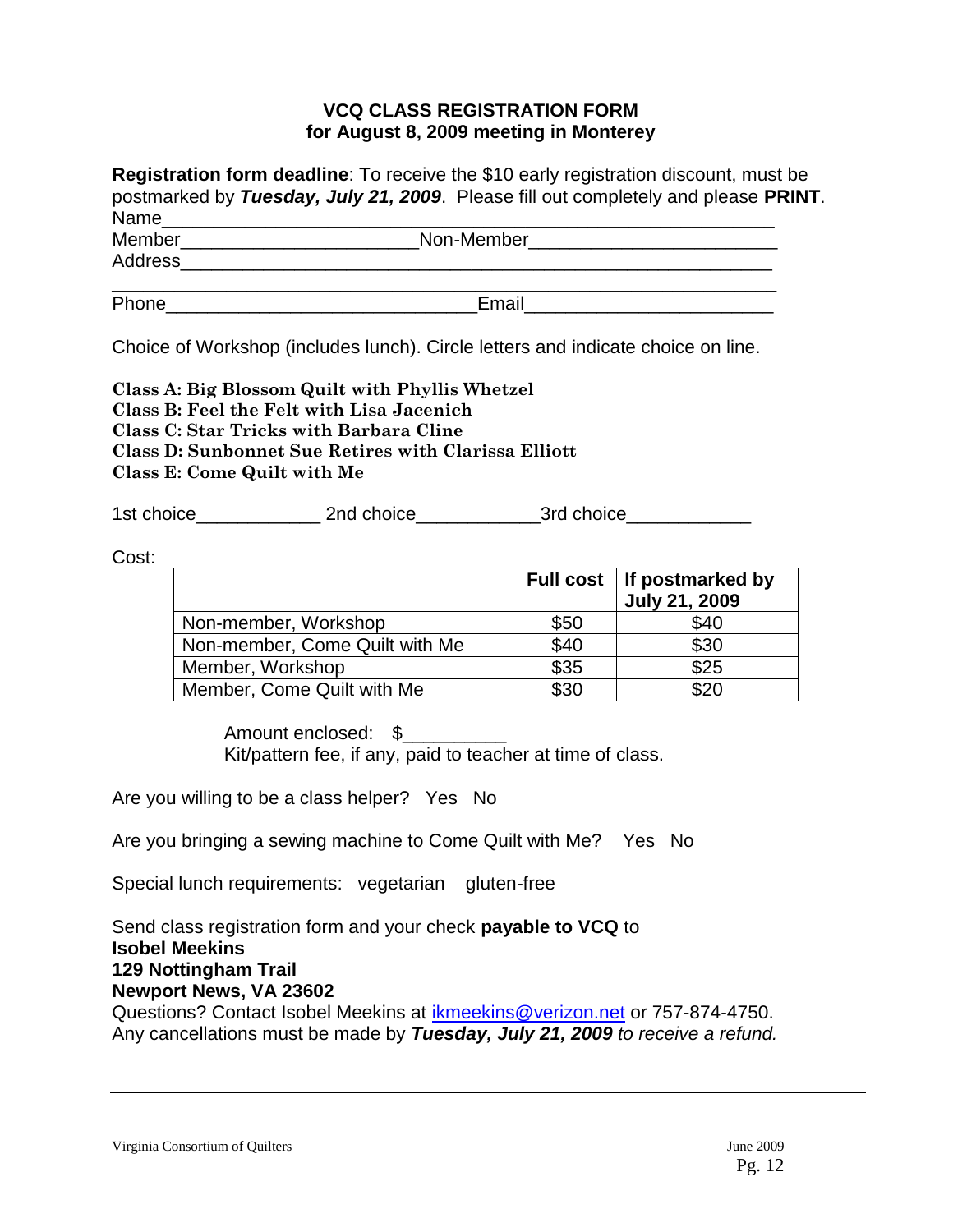*Your VCQ membership is due for renewal as of December 31, 2009*!

**This means if I have not received your dues by this time, you will no longer receive the newsletter and you will not be included in the 2010 Membership Roster, Shop and Guild Guide which will be distributed at the March, 2010 meeting.**

The labels for the next newsletter will be color coded to remind you that your membership is up for renewal by 12/31/2009. Remember that Celebration is coming up and you want to be a member in time to claim your membership discount for Celebration registration.

Below is an application for you to use to renew your membership. There will be a membership form in the next newsletter or you can download our form from our website: [http://www.vcq.org.](http://www.vcq.org/)

*Also, please include a stamped, self-addressed envelope with your dues payment, and your membership card will be mailed to you.*  Thank you!

Dianne Reasons VCQ Membership Chairman 310 Isle Avenue Waynesboro, VA 22980-3722 540.942.5948 dreasons@ntelos.net

| Virginia Consortium of Quilters - Application for Membership<br>(Please Print) |  |                                                                                                                                                                                                                                                                                                                                          |                  |
|--------------------------------------------------------------------------------|--|------------------------------------------------------------------------------------------------------------------------------------------------------------------------------------------------------------------------------------------------------------------------------------------------------------------------------------------|------------------|
|                                                                                |  | NAME: PHONE: ()                                                                                                                                                                                                                                                                                                                          |                  |
|                                                                                |  | ADDRESS: And All Andrew Management and All Andrew Management and All Andrew Management and All Andrew Management and                                                                                                                                                                                                                     |                  |
|                                                                                |  | CITY:                                                                                                                                                                                                                                                                                                                                    | STATE: ZIP CODE: |
|                                                                                |  | EMAIL:                                                                                                                                                                                                                                                                                                                                   |                  |
|                                                                                |  | Check One: () NEW MEMBER You will receive a membership packet in approx. two weeks.<br>RENEWING MEMBER Please include a Stamped, Self-Addressed Envelope to receive your Membership<br>Card or pick it up at the next VCQ Quarterly Meeting.<br>$($ ) I am a member of a quilt guild/group:<br>() I can teach or lecture about quilting. |                  |

( ) I may be willing to drive others from my area to VCQ meetings.

Your membership/renewal can be paid in multiple years. Dues are \$20.00 per year. If you pay in multiple years and dues are increased after your check is received, paid in advance dues will not increase. Your membership renewal date will be indicated on your membership card and on your newsletter mailing label. Our dues year is from January 1st through December  $31^{st}$ .

**Make check payable to "VCQ" and forward to:**

Dianne Reasons, VCQ Membership Chairman 310 Isle Avenue Waynesboro, VA 22980-3722